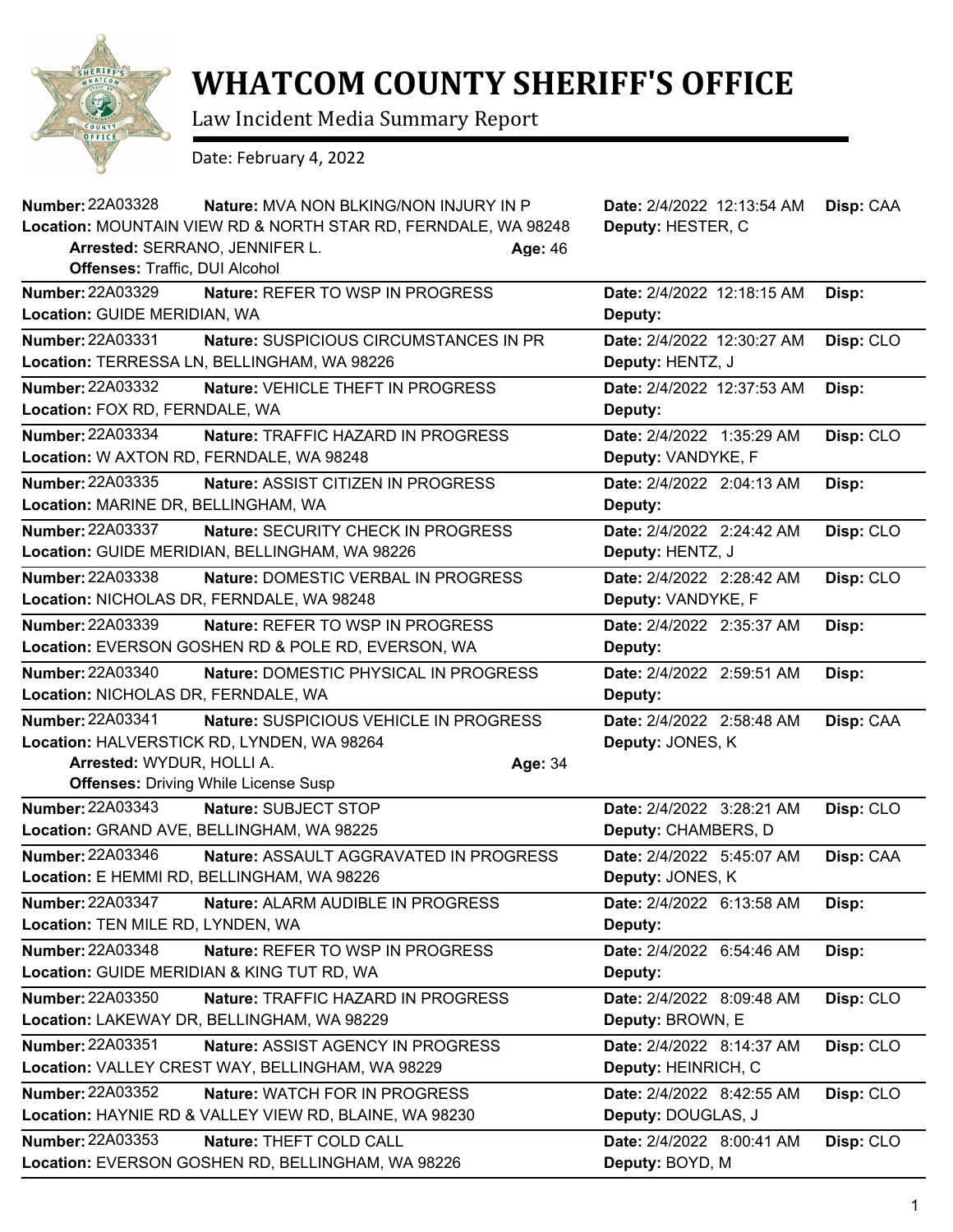| Number: 22A03355                                         | Date: 2/4/2022 9:07:39 AM  |
|----------------------------------------------------------|----------------------------|
| Nature: ASSIST CITIZEN COLD CALL                         | Disp:                      |
| Location: MITCHELL WA, BELLINGHAM, WA                    | Deputy: COLLINS, B         |
| <b>Number: 22A03356</b>                                  | Disp: CLO                  |
| Nature: MVA INJURY IN PROGRESS                           | Date: 2/4/2022 9:18:00 AM  |
| Location: E LAKE SAMISH DR, BELLINGHAM, WA 98229         | Deputy: BAKER, J           |
| Number: 22A03357                                         | Disp: CLO                  |
| Nature: SUSPICIOUS VEHICLE IN PROGRESS                   | Date: 2/4/2022 9:20:56 AM  |
| Location: YEW STREET RD, BELLINGHAM, WA 98229            | Deputy: DEZEEUW, T         |
| <b>Number: 22A03358</b>                                  | Date: 2/4/2022 9:51:54 AM  |
| Nature: SUSPICIOUS VEHICLE IN PROGRESS                   | Disp:                      |
| Location: YEW STREET RD, BELLINGHAM, WA                  | Deputy:                    |
| <b>Number: 22A03359</b>                                  | Date: 2/4/2022 9:52:48 AM  |
| Nature: TRESPASS IN PROGRESS                             | Disp: INF                  |
| Location: LOOMIS TRAIL RD, BLAINE, WA 98230              | Deputy: SLYTER, C          |
| Number: 22A03360                                         | Date: 2/4/2022 10:05:08 AM |
| Nature: THEFT COLD CALL                                  | Disp: CLO                  |
| Location: MITCHELL WAY, BELLINGHAM, WA 98226             | Deputy: BOYD, M            |
| Number: 22A03361                                         | Date: 2/4/2022 10:08:55 AM |
| Nature: THEFT COLD CALL                                  | Disp: CLO                  |
| Location: PETTICOTE LN, BLAINE, WA 98230                 | Deputy: BOYD, M            |
| Number: 22A03362                                         | Date: 2/4/2022 10:27:09 AM |
| Nature: DOMESTIC PHYSICAL IN PROGRESS                    | Disp: CLO                  |
| Location: VISTA DR, FERNDALE, WA 98248                   | Deputy: SLYTER, C          |
| Number: 22A03366                                         | Date: 2/4/2022 11:08:12 AM |
| <b>Nature: REFER TO WSP IN PROGRESS</b>                  | Disp:                      |
| Location: NB I5 NO & BIRCH BAY LYNDEN RD, WA             | Deputy:                    |
| Number: 22A03367                                         | Date: 2/4/2022 11:10:06 AM |
| Nature: THEFT IN PROGRESS                                | Disp: CLO                  |
| Location: SUNRISE RD & LOOMIS TRAIL RD, CUSTER, WA 98240 | Deputy: DOUGLAS, J         |
| <b>Number: 22A03368</b>                                  | Date: 2/4/2022 11:23:25 AM |
| <b>Nature: ATTEMPTED SUICIDE IN PROGRESS</b>             | Disp: CLO                  |
| Location: GINKGO DR, MAPLE FALLS, WA 98266               | Deputy: THOMPSON, J        |
| Number: 22A03369                                         | Date: 2/4/2022 11:23:32 AM |
| Nature: ATTEMPTED SUICIDE IN PROGRESS                    | Disp:                      |
| Location: GINKGO DR, MAPLE FALLS, WA                     | Deputy:                    |
|                                                          |                            |
| Number: 22A03370                                         | Date: 2/4/2022 11:27:25 AM |
| Nature: TRAFFIC HAZARD IN PROGRESS                       | Disp:                      |
| Location: MARINE DR, POINT ROBERTS, WA                   | Deputy:                    |
| Number: 22A03372                                         | Date: 2/4/2022 12:04:49 PM |
| Nature: DEATH INVESTIGATION IN PROGRES                   | Disp: CLO                  |
| Location: KAYAK WAY, BLAINE, WA 98230                    | Deputy: DOUGLAS, J         |
| <b>Number: 22A03373</b>                                  | Date: 2/4/2022 12:09:53 PM |
| Nature: DOMESTIC PHYSICAL COLD CALL                      | Disp:                      |
| Location: EVERSON GOSHEN RD, EVERSON, WA 98247           | Deputy: SHELTON, D         |
| <b>Number: 22A03374</b>                                  | Date: 2/4/2022 12:17:13 PM |
| Nature: WELFARE CHECK IN PROGRESS                        | Disp:                      |
| Location: EMERALD LAKE WA, BELLINGHAM, WA                | Deputy:                    |
| Number: 22A03375                                         | Disp: CLO                  |
| Nature: ASSIST CITIZEN IN PROGRESS                       | Date: 2/4/2022 12:22:44 PM |
| Location: KING VALLEY DR, MAPLE FALLS, WA 98266          | Deputy: THOMPSON, J        |
| Number: 22A03377                                         | Date: 2/4/2022 12:31:04 PM |
| Nature: ASSIST AGENCY IN PROGRESS                        | Disp:                      |
| Location: EMERALD LAKE WA, BELLINGHAM, WA                | Deputy: SHELTON, D         |
| <b>Number: 22A03378</b>                                  | Date: 2/4/2022 12:38:09 PM |
| Nature: DEATH INVESTIGATION IN PROGRES                   | Disp: CLO                  |
| Location: E HEMMI RD, BELLINGHAM, WA 98226               | Deputy: DEZEEUW, T         |
| Number: 22A03379                                         | Date: 2/4/2022 12:40:34 PM |
| Nature: WHATCOMM RECORD IN PROGRESS                      | Disp:                      |
| Location: E BADGER RD, LYNDEN, WA                        | Deputy:                    |
| <b>Number: 22A03380</b>                                  | Date: 2/4/2022 12:51:02 PM |
| Nature: DOMESTIC PHYSICAL IN PROGRESS                    | Disp:                      |
| Location: EVERSON GOSHEN RD, EVERSON, WA                 | Deputy:                    |
| <b>Number: 22A03381</b>                                  | Date: 2/4/2022 1:08:07 PM  |
| Nature: WELFARE CHECK IN PROGRESS                        | Disp: CLO                  |
| Location: FLAIR VALLEY DR, MAPLE FALLS, WA 98266         | Deputy: RATHBUN, R         |
| Number: 22A03382                                         | Date: 2/4/2022 1:22:29 PM  |
| Nature: DOMESTIC VERBAL IN PROGRESS                      | Disp: CLO                  |
| Location: BOB HALL RD, LYNDEN, WA 98264                  | Deputy: SLYTER, C          |
| Number: 22A03385                                         | Date: 2/4/2022 2:20:19 PM  |
| Nature: TRESPASS IN PROGRESS                             | Disp:                      |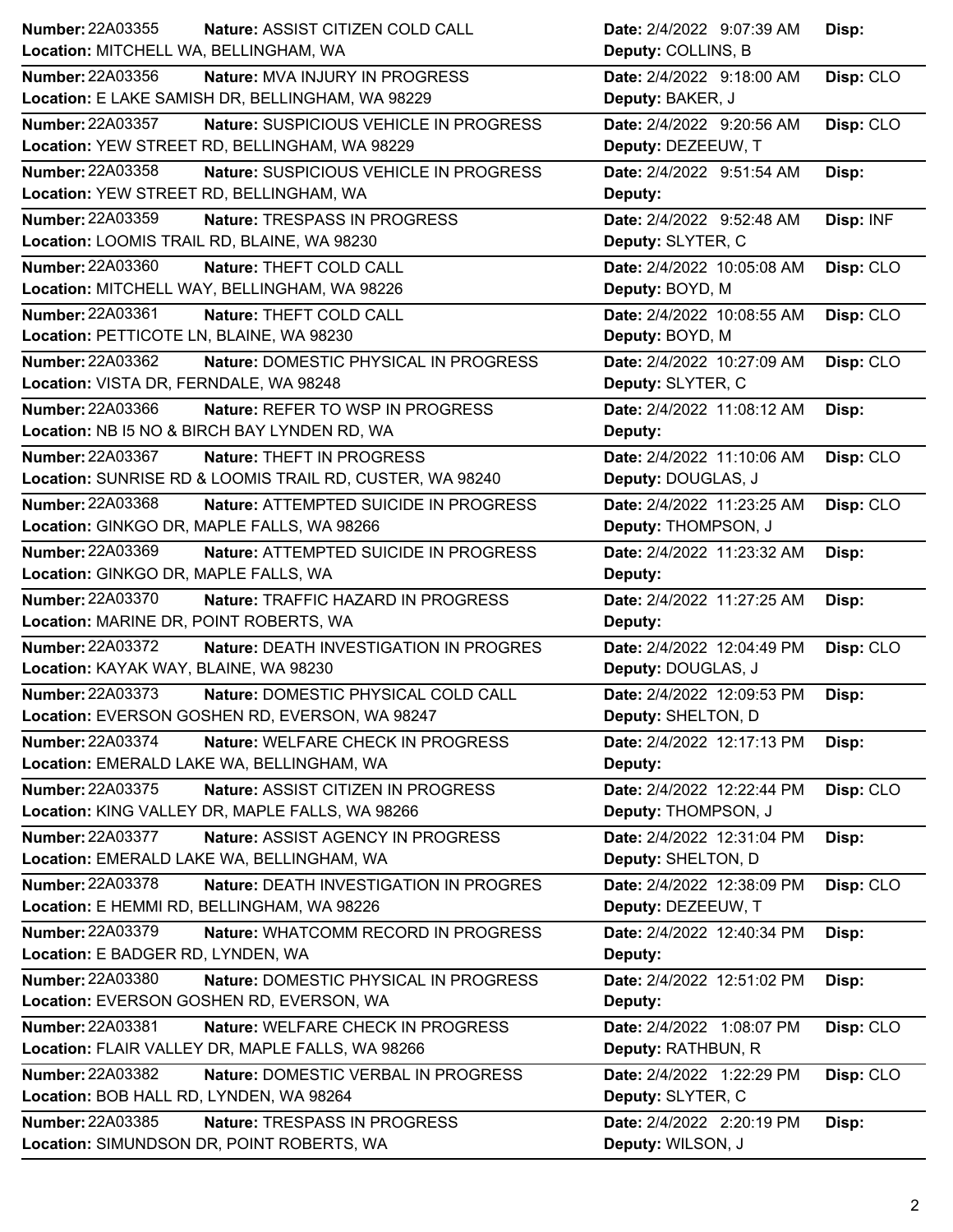| <b>Number: 22A03386</b><br>Nature: FOLLOW UP                                        | Date: 2/4/2022 2:21:58 PM | Disp: CLO |
|-------------------------------------------------------------------------------------|---------------------------|-----------|
| Location: GRAND AVE, BELLINGHAM, WA 98225                                           | Deputy: HEINRICH, C       |           |
| <b>Number: 22A03387</b><br>Nature: CIVIL PROBLEM COLD CALL                          | Date: 2/4/2022 2:39:12 PM | Disp: CLO |
| Location: DEMING RD, DEMING, WA 98244                                               | Deputy: MELLEMA, S        |           |
| <b>Number: 22A03388</b><br>Nature: WATCH FOR IN PROGRESS                            | Date: 2/4/2022 2:39:24 PM | Disp:     |
| Location: GUIDE MERIDIAN & SMITH RD, WA                                             | Deputy:                   |           |
| <b>Number: 22A03390</b><br><b>Nature: WATCH FOR IN PROGRESS</b>                     | Date: 2/4/2022 3:13:07 PM | Disp:     |
| Location: HANNEGAN RD & SMITH RD, BELLINGHAM, WA                                    | Deputy:                   |           |
| <b>Number: 22A03392</b><br>Nature: COUNTERFEIT COLD CALL                            | Date: 2/4/2022 3:29:33 PM | Disp: CLO |
| Location: GUIDE MERIDIAN, BELLINGHAM, WA 98226                                      | Deputy: HAGGITH, J        |           |
| Number: 22A03393<br>Nature: WELFARE CHECK IN PROGRESS                               | Date: 2/4/2022 3:54:00 PM | Disp: CLO |
| Location: CREASEY RD, CUSTER, WA 98240                                              | Deputy: JAMES, J          |           |
| Number: 22A03394<br>Nature: MVA NON BLKING/NON INJURY IN P                          | Date: 2/4/2022 3:56:58 PM | Disp: CLO |
| Location: LAKE LOUISE RD, BELLINGHAM, WA 98229                                      | Deputy: MELLEMA, S        |           |
| Number: 22A03395<br>Nature: WELFARE CHECK IN PROGRESS                               | Date: 2/4/2022 4:18:04 PM | Disp: CLO |
| Location: AUTUMN LN, BELLINGHAM, WA 98229                                           | Deputy: BROWN, E          |           |
| <b>Number: 22A03396</b><br><b>Nature: TRAFFIC HAZARD IN PROGRESS</b>                | Date: 2/4/2022 4:21:23 PM | Disp: CLO |
| Location: LAKE WHATCOM BLVD & SOUTH BAY DR, SEDRO WOOLLEY, WA 98 Deputy: MELLEMA, S |                           |           |
| Number: 22A03399<br>Nature: DOMESTIC ORDER VIOL COLD CALL                           | Date: 2/4/2022 4:40:14 PM | Disp: CLO |
| Location: BIRCH BAY DR, BLAINE, WA 98230                                            | Deputy: WILSON, J         |           |
| <b>Number: 22A03400</b><br>Nature: BURGLARY COLD CALL                               | Date: 2/4/2022 4:45:13 PM | Disp: CLO |
| Location: W SMITH RD, BELLINGHAM, WA 98226                                          | Deputy: WRIGHT, M         |           |
| Number: 22A03401<br>Nature: NEIGHBORHOOD DISPUTE COLD CALL                          | Date: 2/4/2022 4:53:17 PM | Disp:     |
| Location: MT BAKER HWY, DEMING, WA 98244                                            | Deputy: INGERMANN, N      |           |
|                                                                                     |                           |           |
| <b>Number: 22A03402</b><br><b>Nature: MVA NON BLKING/NON INJURY IN P</b>            | Date: 2/4/2022 5:14:50 PM | Disp: CLO |
| Location: BIRCH BAY LYNDEN RD, FERNDALE, WA 98248                                   | Deputy: WILSON, J         |           |
| <b>Number: 22A03403</b><br>Nature: MVA BLOCKING IN PROGRESS                         | Date: 2/4/2022 5:15:18 PM | Disp:     |
| Location: BIRCH BAY LYNDEN RD & ENTERPRISE RD, FERNDALE, WA                         | Deputy:                   |           |
| <b>Number: 22A03405</b><br>Nature: WATCH FOR IN PROGRESS                            | Date: 2/4/2022 5:35:24 PM | Disp:     |
| Location: FERNDALE RD & SLATER RD, FERNDALE, WA                                     | Deputy:                   |           |
| <b>Number: 22A03407</b><br>Nature: SERVE PAPERS IN PROGRESS                         | Date: 2/4/2022 6:00:32 PM | Disp: CLO |
| Location: QUINAULT RD, BLAINE, WA 98230                                             | Deputy: JONES, D          |           |
| Number: 22A03408<br>Nature: CIVIL STANDBY IN PROGRESS                               | Date: 2/4/2022 6:23:41 PM | Disp: CLO |
| Location: CANTERBURY LN, BELLINGHAM, WA 98225                                       | Deputy: WRIGHT, M         |           |
| Number: 22A03410<br>Nature: DOMESTIC PHYSICAL COLD CALL                             | Date: 2/4/2022 6:58:30 PM | Disp: ACT |
| Location: GUIDE MERIDIAN, BELLINGHAM, WA 98226                                      | Deputy: INGERMANN, N      |           |
| Number: 22A03412<br>Nature: TRESPASS COLD CALL                                      | Date: 2/4/2022 7:04:29 PM | Disp: CLO |
| Location: BENNETT DR, BELLINGHAM, WA 98225                                          | Deputy: WRIGHT, M         |           |
| Number: 22A03413<br>Nature: Not available.                                          | Date: 2/4/2022 7:18:30 PM | Disp:     |
| Location: GRANDVIEW RD, FERNDALE, WA                                                | Deputy: NELSON, G         |           |
| Number: 22A03418<br>Nature: Not available.                                          | Date: 2/4/2022 8:26:37 PM | Disp:     |
| Location: LOOMIS TRAIL RD & PORTAL WA, BLAINE, WA                                   | Deputy:                   |           |
| Number: 22A03419<br>Nature: REFER TO WSP IN PROGRESS                                | Date: 2/4/2022 8:39:56 PM | Disp:     |
| Location: E BADGER RD & BENDER RD, WA                                               | Deputy:                   |           |
| <b>Number: 22A03421</b><br>Nature: ASSIST AGENCY IN PROGRESS                        | Date: 2/4/2022 8:46:24 PM | Disp:     |
| Location: OERTEL DR, BLAINE, WA                                                     | Deputy: WILSON, J         |           |
| <b>Number: 22A03422</b><br>Nature: HOT ROD IN PROGRESS                              | Date: 2/4/2022 9:00:50 PM | Disp:     |